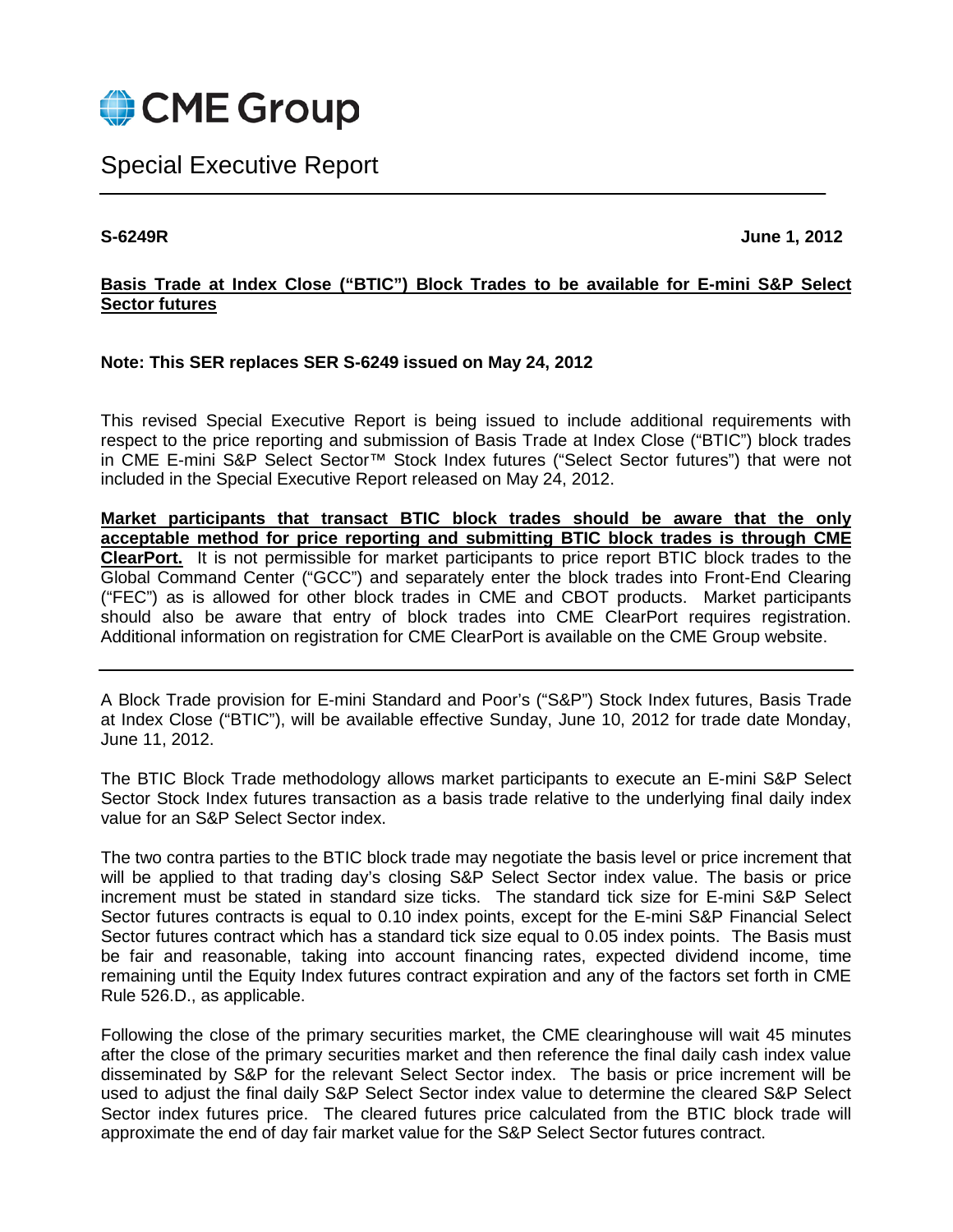The cleared futures price derived from an S&P Select Sector BTIC block trade requires a smaller price increment than the standard price increment for the S&P Select Sector Index futures contract. A smaller price increment is required because the underlying stock price index is reported to a two decimal place level of precision.

For example if the final daily index value for an S&P Select Sector index is equal to 359.18 index points and the BTIC basis was negotiated at -1.10 index points, then the cleared E-mini Select Sector futures price would be equal to  $359.18 + (-1.10) = 358.08$ .

As shown in the prior example, the minimum price increment for a BTIC transaction will be 0.01 index points. The change in the minimum price increment or tick size is referenced in the Commodity Specifications Table in Rule 36901 in the appendix. A 0.01 tick increment for the BTIC futures price will eliminate a futures price rounding requirement that would introduce a positive futures price bias for one BTIC block trade market participant to the disadvantage of the other BTIC block trade market participant.

BTIC block trades in E-mini Select Sector Stock Index Futures are required to comply with the Block Trade reporting requirements of CME Rule 526. As such, the market participants must meet minimum contract thresholds as well as report, via CME ClearPort, both the block trade size and the futures contract basis within five minutes after agreeing to the terms of the BTIC block trade.

The minimum contract threshold for an E-mini S&P Select Sector Stock Index Futures BTIC block trade is 50 contracts. The final futures contract price will be determined approximately 45 minutes after the close of the primary securities market when the closing value of the underlying equity index is available.

The amendments to CME Rulebook Chapter 369 are included in the appendix to this Special Executive Report.

The CFTC submission on Basis Trade at Index Close ("BTIC") Block Trades for E-mini S&P Select Sector futures is forthcoming.

*If you have any questions regarding these rule amendments, please contact Mr. John Nyhoff, R&PD at 312-930-2310 or Ms. Lucy Wang, R&PD at 312-648-5478.*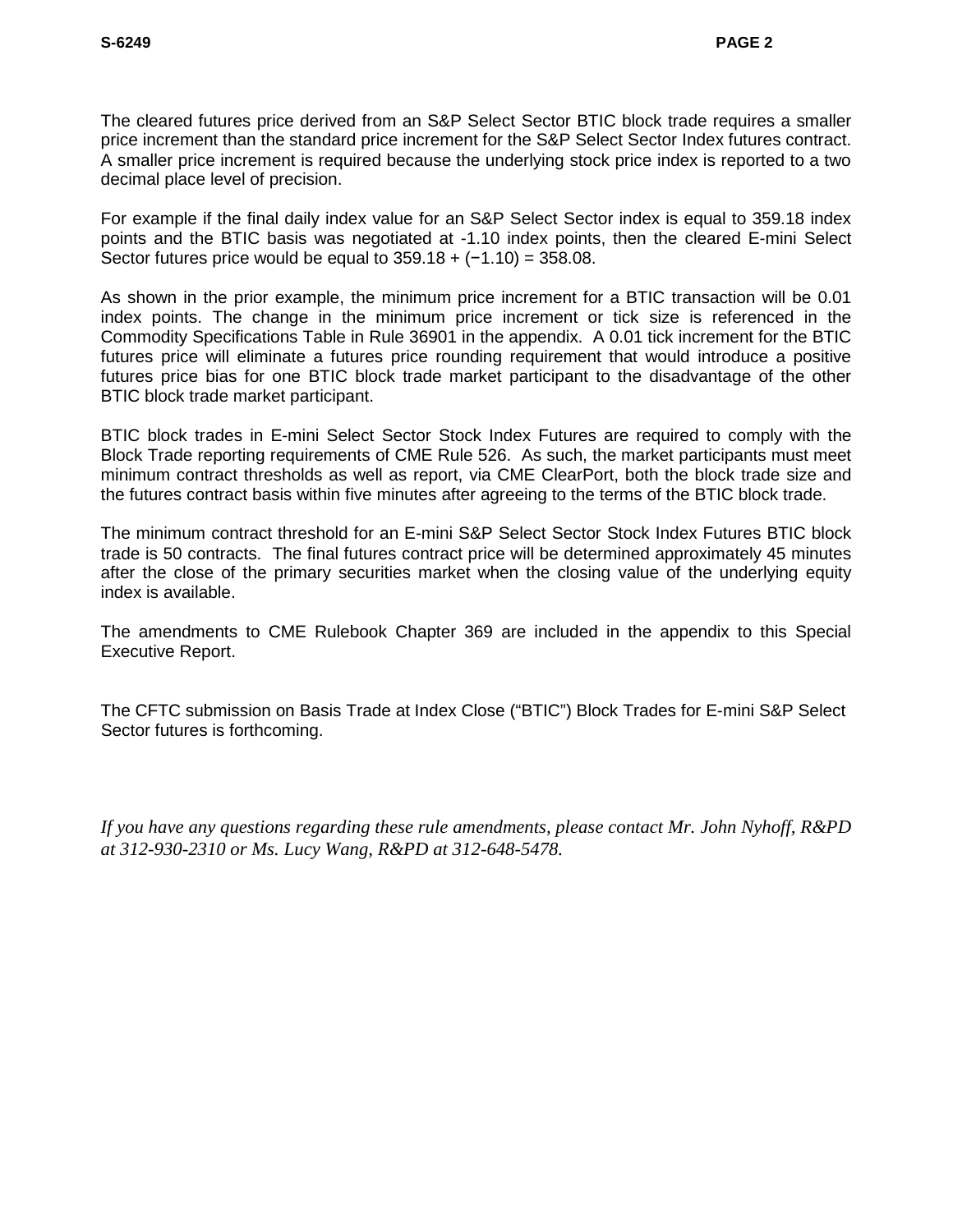# **Appendix**

# **Chapter 369 E-mini S&P Select Sector™ Stock Index Futures**

# *(Additions are underlined)*

## **36901. COMMODITY SPECIFICATIONS**

Each S&P Select Sector Stock Index futures contract shall be constructed per the specifications included in the table below.

|   | S&P: Select Sector™ Stock Index | <b>Trading Unit</b><br>(Contract<br>Multiplier) &<br><b>Currency</b> | <b>Minimum Price</b><br>Increment or<br><b>Tick Size</b>                                             | <b>Position</b><br>Limit |
|---|---------------------------------|----------------------------------------------------------------------|------------------------------------------------------------------------------------------------------|--------------------------|
| 1 | <b>Consumer Discretionary</b>   | \$100.00 (USD)                                                       | 0.10 Index Points<br>(\$10.00)<br>0.01 Index Points<br>(\$1.00) for BTIC<br><b>Block Trades only</b> | 12,500<br>contracts      |
| 2 | <b>Consumer Staples</b>         | \$100.00 (USD)                                                       | 0.10 Index Points<br>(\$10.00)<br>0.01 Index Points<br>(\$1.00) for BTIC<br><b>Block Trades only</b> | 12,500<br>contracts      |
| 3 | Energy                          | \$100.00 (USD)                                                       | 0.10 Index Points<br>(\$10.00)<br>0.01 Index Points<br>(\$1.00) for BTIC<br><b>Block Trades only</b> | 12,500<br>contracts      |
| 4 | Financial                       | \$250.00 (USD)                                                       | 0.05 Index Points<br>(\$12.50)<br>0.01 Index Points<br>(\$2.50) for BTIC<br><b>Block Trades only</b> | 12,500<br>contracts      |
| 5 | <b>Health Care</b>              | \$100.00 (USD)                                                       | 0.10 Index Points<br>(\$10.00)<br>0.01 Index Points<br>(\$1.00) for BTIC<br><b>Block Trades only</b> | 12,500<br>contracts      |
| 6 | Industrial                      | \$100.00 (USD)                                                       | 0.10 Index Points<br>(\$10.00)<br>0.01 Index Points<br>(\$1.00) for BTIC<br><b>Block Trades only</b> | 12,500<br>contracts      |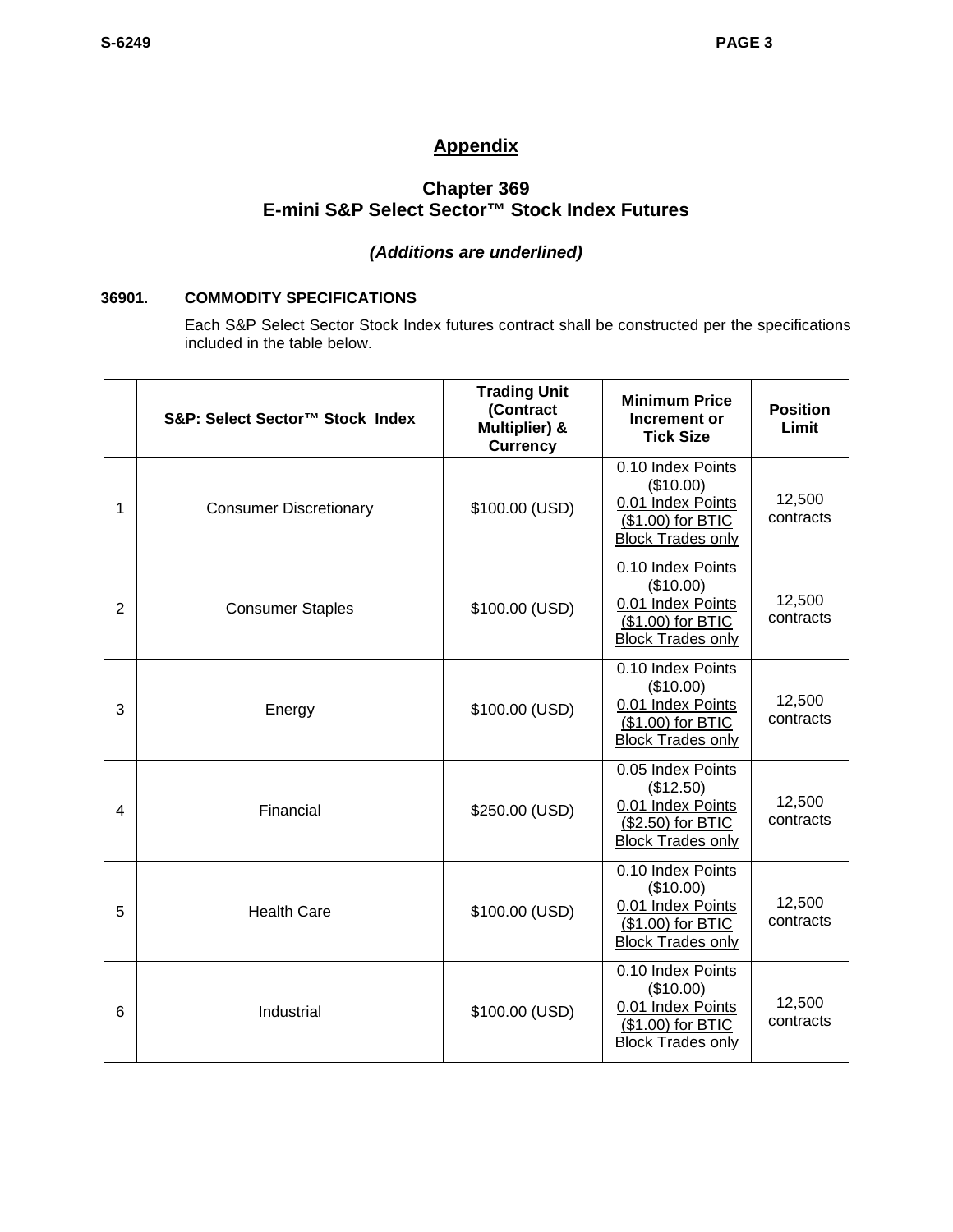| 7 | <b>Materials</b> | \$100.00 (USD) | 0.10 Index Points<br>(\$10.00)<br>0.01 Index Points<br>(\$1.00) for BTIC<br><b>Block Trades only</b> | 12,500<br>contracts |
|---|------------------|----------------|------------------------------------------------------------------------------------------------------|---------------------|
| 8 | Technology       | \$100.00 (USD) | 0.10 Index Points<br>(\$10.00)<br>0.01 Index Points<br>(\$1.00) for BTIC<br><b>Block Trades only</b> | 12,500<br>contracts |
| 9 | <b>Utilities</b> | \$100.00 (USD) | 0.10 Index Points<br>(\$10.00)<br>0.01 Index Points<br>(\$1.00) for BTIC<br><b>Block Trades only</b> | 12,500<br>contracts |

# **36906. Basis Trade at Index Close ("BTIC") Transactions**

A Basis Trade at Index Close ("BTIC") Transaction is a futures transaction on an E-mini S&P Select Sector Stock Index that is priced with reference to the S&P cash index close price for the specific index.

The futures price assigned to a BTIC Transaction shall be based on the current day's S&P cash index close price, or the current day's S&P cash index close price adjusted by any valid price increment (the "Basis") higher or lower than the applicable S&P cash index close price. The Basis must be fair and reasonable, taking into account financing rates, expected dividend income, time remaining until the Equity Index futures contract expiration and any of the factors set forth in Rule 526.D., as applicable.

# **36906.A. BTIC Block Trade Requirements**

BTIC Transactions in E-mini S&P Select Sector Stock Index futures may be executed as block trades pursuant to the requirements of Rule 526. Both the block trade quantity and the valid price increment (the "Basis") for BTIC block trades must be reported within five minutes of the agreement of the parties to execute the trade in accordance with Rule 526.F.

In addition to complying with the reporting requirements set forth above, BTIC block trades for BTIC–eligible Equity Index futures must be reported to the Exchange at least 10 minutes prior to the scheduled close of the underlying primary securities market to establish the BTIC futures price on the current trading day. The BTIC futures price for BTIC-eligible Equity Index futures orders that are not reported to the Exchange at least 10 minutes prior to the scheduled close of the underlying primary securities market shall be based on the index close price for the next available trading day for the primary securities market.

# **39606.B. Price Assignment Procedure for BTIC Futures**

The futures price of a BTIC Transaction will be determined by the Exchange at 3:45 p.m. Central time and the Exchange determined price will be deemed final at that time. In the event of an early scheduled close of the primary securities market, the futures price of a BTIC Transaction will be determined by the Exchange 45 minutes after the early scheduled close time for the primary securities market and the Exchange determined price will be deemed final at that time.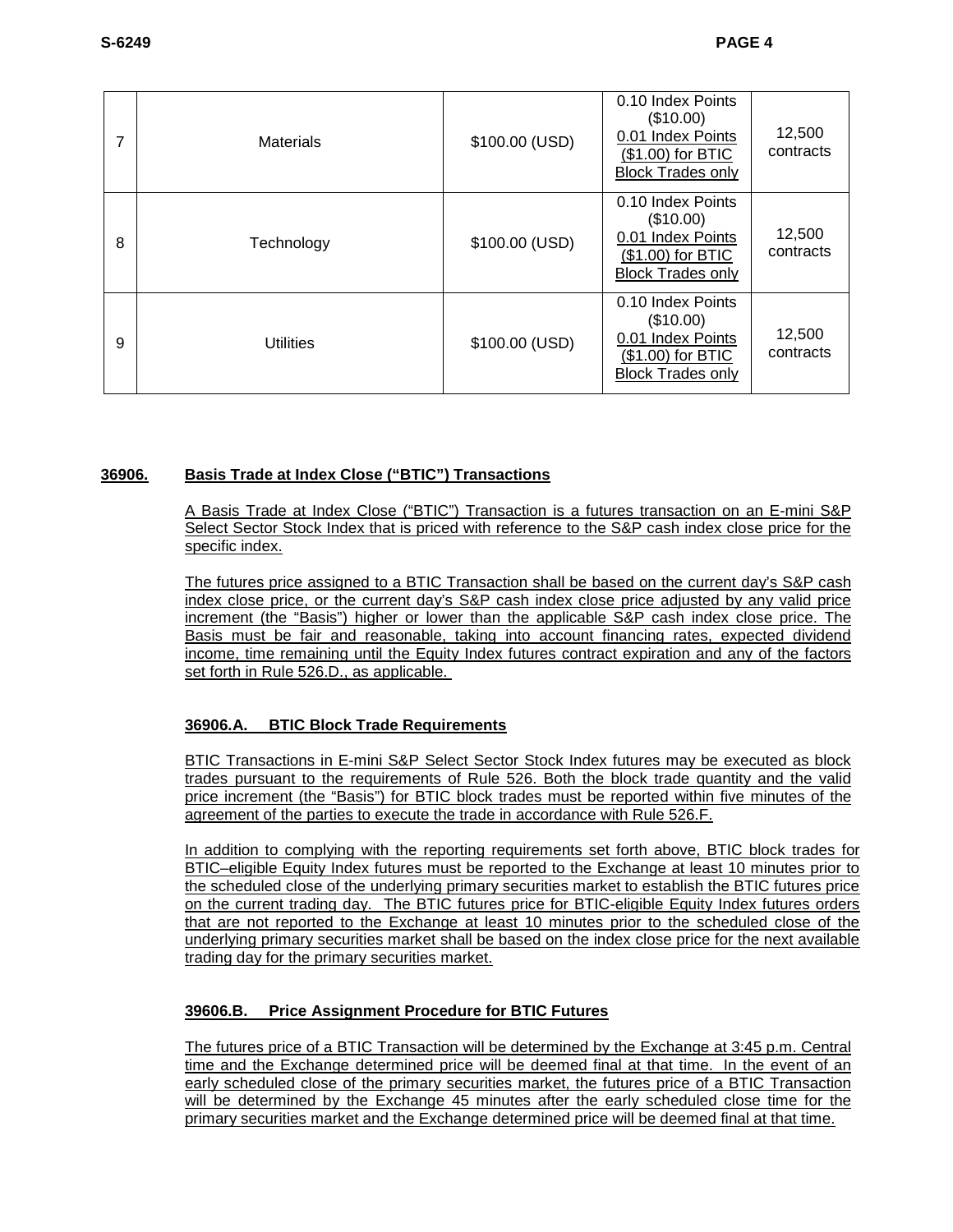## **36906.C. BTIC Orders Minimum Price Increment**

(Refer to Rule 36901.- Commodity Specifications —Minimum Price Increment or Tick Size). The valid Basis or Price Increment applied to the index close price to establish the BTIC futures price must be stated in full tick increments, e.g. 0.10 index points for all E-mini S&P Select Sector Stock Index futures, except for the E-mini S&P Financial Select Sector Stock Index futures where the Basis or Price Increment applied to the index close to establish the BTIC settlement price must be stated in a full tick increments equal to 0.05 index points.

## **36906.C. BTIC Orders Prohibited on Last Day of Trading**

BTIC orders for BTIC-eligible Equity Index futures may not be initiated on the last day of trading in an expiring contract.

#### **36906.D. Market Disruption Events**

In the event of an equity market disruption in the primary securities market, a BTIC-eligible Equity Index futures block trade order shall be cancelled. Equity market disruption events shall be declared at the sole discretion of the Exchange. Equity market disruptions may include, but are not limited to:

- 1. an unscheduled early closure for the day of the primary equity securities market, or
- 2. the occurrence of a Level 3 NYSE Rule 80B trading halt that requires an early closure of the primary securities market.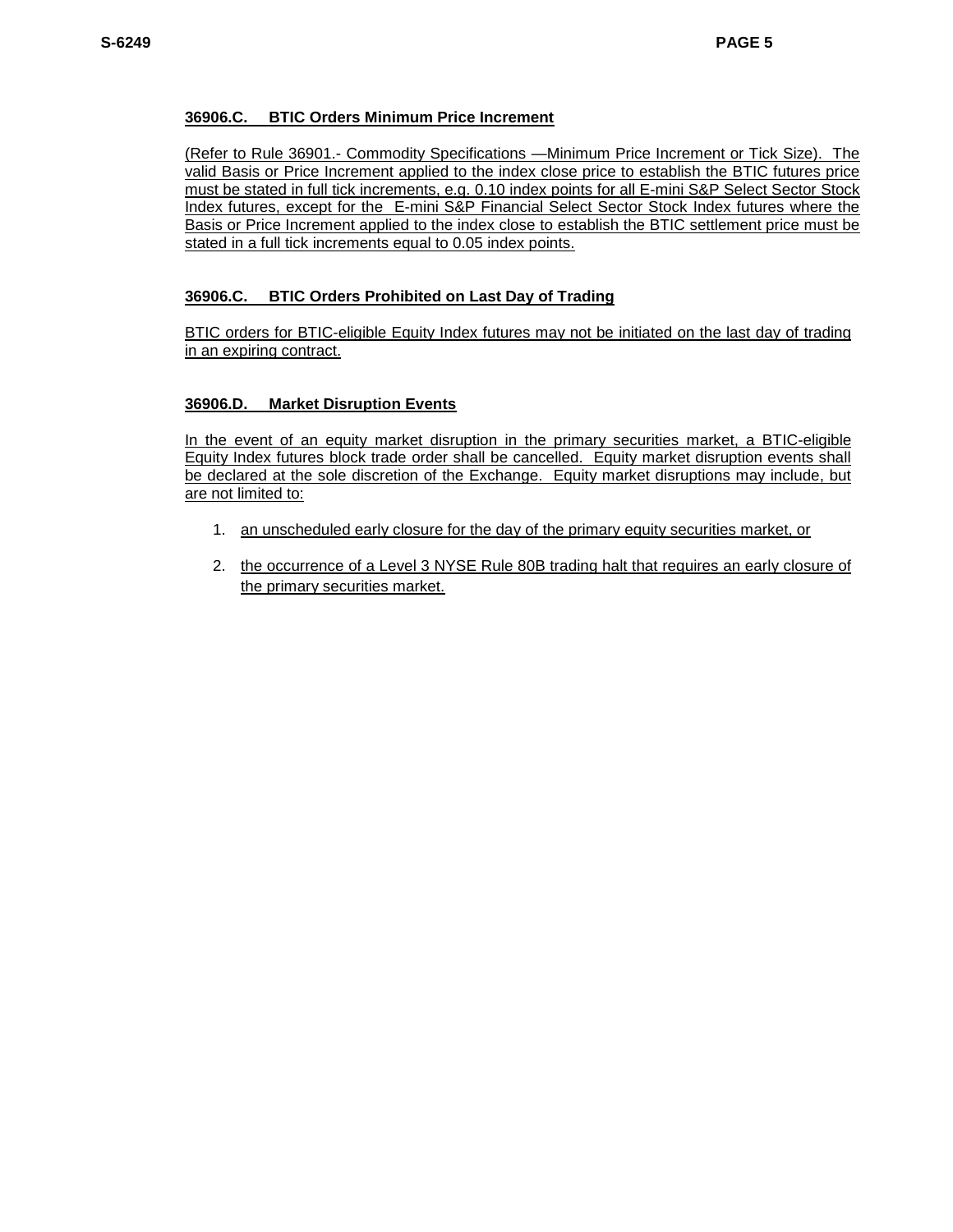# **(CLEAN COPY)**

# **Chapter 369 E-mini S&P Select Sector™ Stock Index Futures**

# **36901. COMMODITY SPECIFICATIONS**

Each S&P Select Sector Stock Index futures contract shall be constructed per the specifications included in the table below.

|   | S&P: Select Sector™ Stock Index | <b>Trading Unit</b><br>(Contract<br>Multiplier) &<br><b>Currency</b> | <b>Minimum Price</b><br>Increment or<br><b>Tick Size</b>                                             | <b>Position</b><br>Limit |
|---|---------------------------------|----------------------------------------------------------------------|------------------------------------------------------------------------------------------------------|--------------------------|
| 1 | <b>Consumer Discretionary</b>   | \$100.00 (USD)                                                       | 0.10 Index Points<br>(\$10.00)<br>0.01 Index Points<br>(\$1.00) for BTIC<br><b>Block Trades only</b> | 12,500<br>contracts      |
| 2 | <b>Consumer Staples</b>         | \$100.00 (USD)                                                       | 0.10 Index Points<br>(\$10.00)<br>0.01 Index Points<br>(\$1.00) for BTIC<br><b>Block Trades only</b> | 12,500<br>contracts      |
| 3 | Energy                          | \$100.00 (USD)                                                       | 0.10 Index Points<br>(\$10.00)<br>0.01 Index Points<br>(\$1.00) for BTIC<br><b>Block Trades only</b> | 12,500<br>contracts      |
| 4 | Financial                       | \$250.00 (USD)                                                       | 0.05 Index Points<br>(\$12.50)<br>0.01 Index Points<br>(\$2.50) for BTIC<br><b>Block Trades only</b> | 12,500<br>contracts      |
| 5 | <b>Health Care</b>              | \$100.00 (USD)                                                       | 0.10 Index Points<br>(\$10.00)<br>0.01 Index Points<br>(\$1.00) for BTIC<br><b>Block Trades only</b> | 12,500<br>contracts      |
| 6 | Industrial                      | \$100.00 (USD)                                                       | 0.10 Index Points<br>(\$10.00)<br>0.01 Index Points<br>(\$1.00) for BTIC<br><b>Block Trades only</b> | 12,500<br>contracts      |
| 7 | <b>Materials</b>                | \$100.00 (USD)                                                       | 0.10 Index Points<br>(\$10.00)<br>0.01 Index Points<br>(\$1.00) for BTIC<br><b>Block Trades only</b> | 12,500<br>contracts      |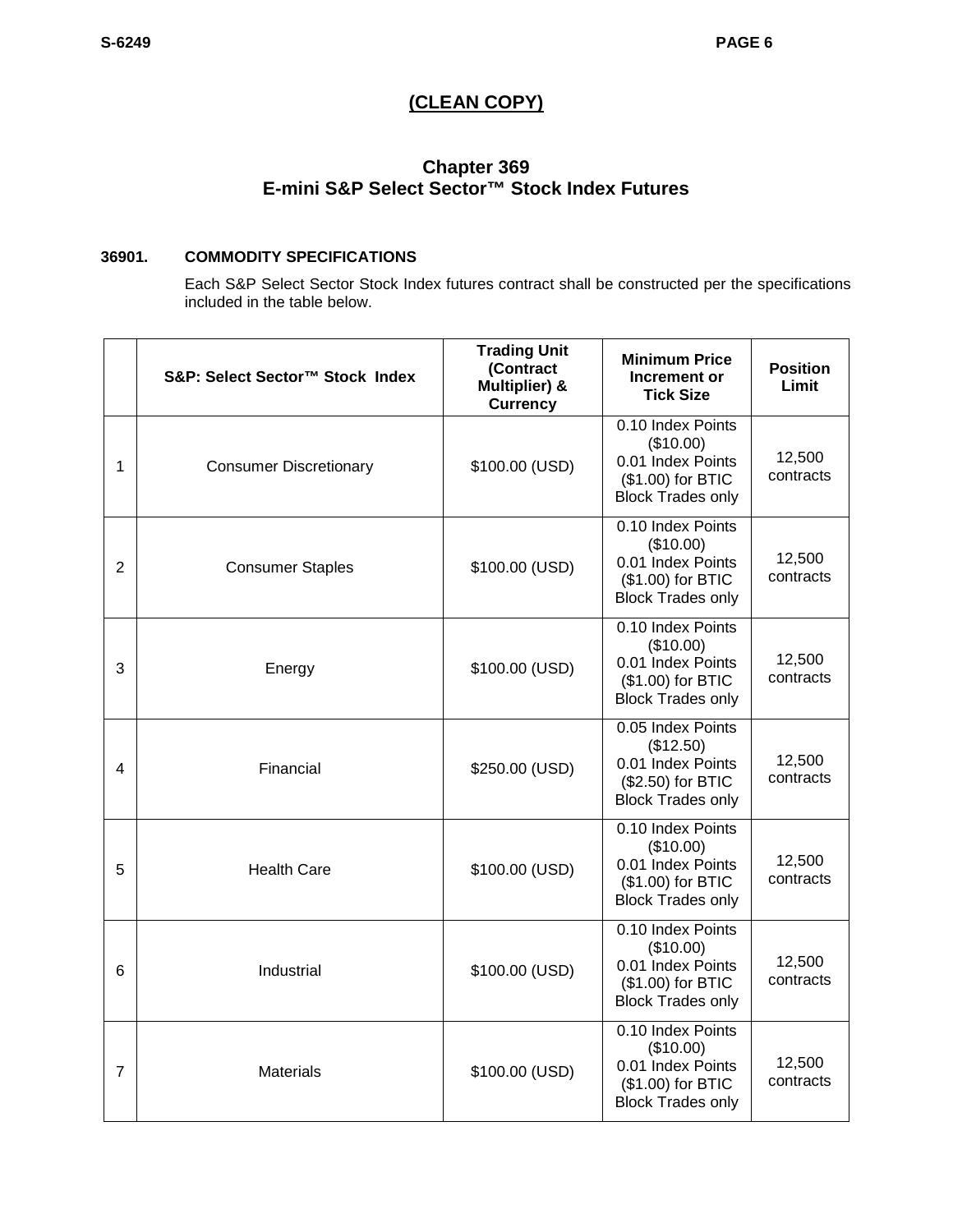| 8 | Technology | \$100.00 (USD) | 0.10 Index Points<br>(\$10.00)<br>0.01 Index Points<br>(\$1.00) for BTIC<br><b>Block Trades only</b> | 12,500<br>contracts |
|---|------------|----------------|------------------------------------------------------------------------------------------------------|---------------------|
| 9 | Utilities  | \$100.00 (USD) | 0.10 Index Points<br>(\$10.00)<br>0.01 Index Points<br>(\$1.00) for BTIC<br><b>Block Trades only</b> | 12,500<br>contracts |

# **36906. Basis Trade at Index Close ("BTIC") Transactions**

A Basis Trade at Index Close ("BTIC") Transaction is a futures transaction on an E-mini S&P Select Sector Stock Index that is priced with reference to the S&P cash index close price for the specific index.

The futures price assigned to a BTIC Transaction shall be based on the current day's S&P cash index close price, or the current day's S&P cash index close price adjusted by any valid price increment (the "Basis") higher or lower than the applicable S&P cash index close price. The Basis must be fair and reasonable, taking into account financing rates, expected dividend income, time remaining until the Equity Index futures contract expiration and any of the factors set forth in Rule 526.D., as applicable.

# **36906.A. BTIC Block Trade Requirements**

BTIC Transactions in E-mini S&P Select Sector Stock Index futures may be executed as block trades pursuant to the requirements of Rule 526. Both the block trade quantity and the valid price increment (the "Basis") for BTIC block trades must be reported within five minutes of the agreement of the parties to execute the trade in accordance with Rule 526.F.

In addition to complying with the reporting requirements set forth above, BTIC block trades for BTIC–eligible Equity Index futures must be reported to the Exchange at least 10 minutes prior to the scheduled close of the underlying primary securities market to establish the BTIC futures price on the current trading day. The BTIC futures price for BTIC-eligible Equity Index futures orders that are not reported to the Exchange at least 10 minutes prior to the scheduled close of the underlying primary securities market shall be based on the index close price for the next available trading day for the primary securities market.

# **39606.B. Price Assignment Procedure for BTIC Futures**

The futures price of a BTIC Transaction will be determined by the Exchange at 3:45 p.m. Central time and the Exchange determined price will be deemed final at that time. In the event of an early scheduled close of the primary securities market, the futures price of a BTIC Transaction will be determined by the Exchange 45 minutes after the early scheduled close time for the primary securities market and the Exchange determined price will be deemed final at that time.

#### **36906.C. BTIC Orders Minimum Price Increment**

(Refer to Rule 36901.- Commodity Specifications —Minimum Price Increment or Tick Size). The valid Basis or Price Increment applied to the index close price to establish the BTIC futures price